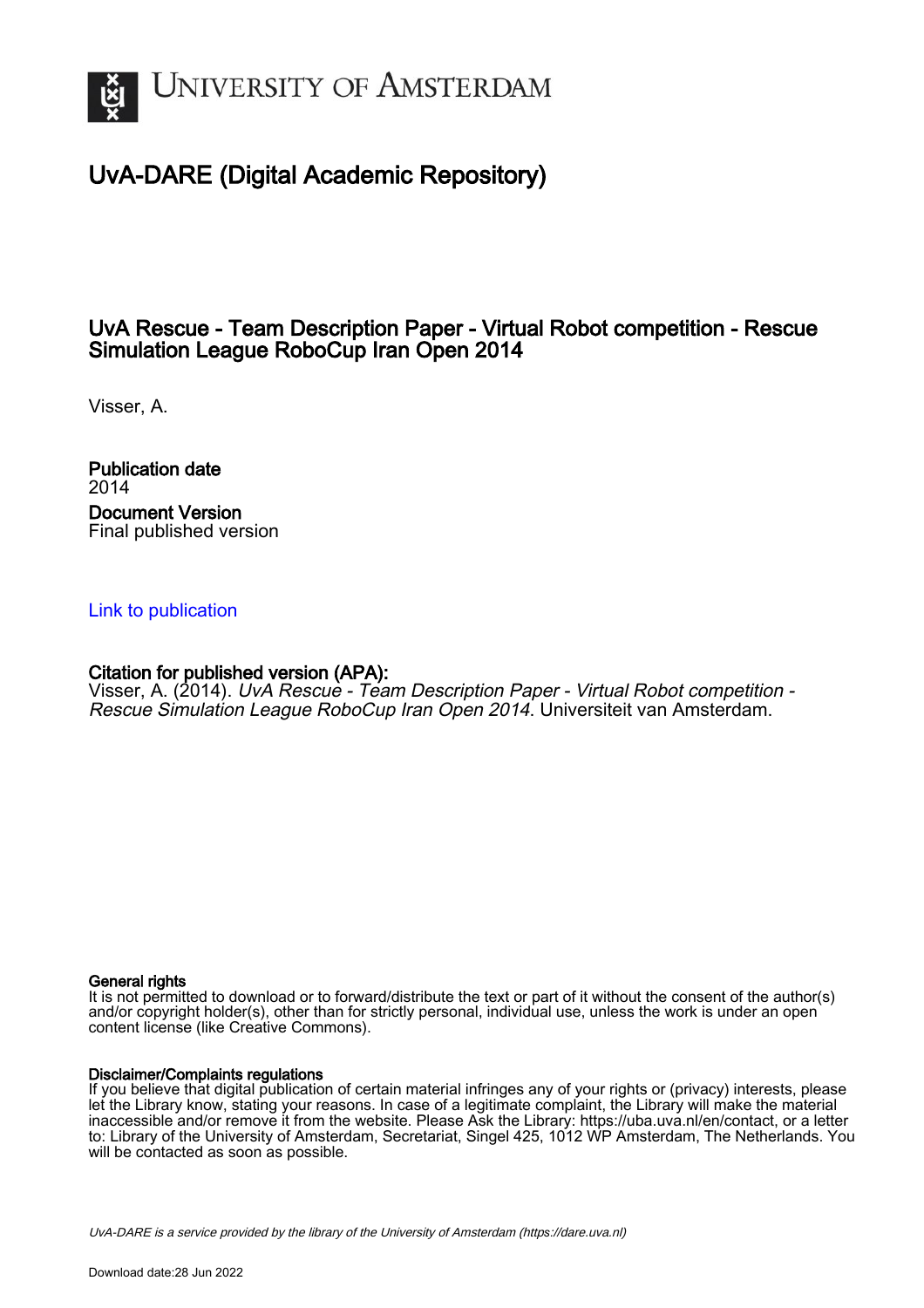## UvA Rescue Team Description Paper Virtual Robot competition Rescue Simulation League RoboCup Iran Open 2014

Arnoud Visser

#### Universiteit van Amsterdam, Science Park 904, 1098 XH Amsterdam, NL http://www.jointrescueforces.eu

Abstract. This year the task of the UvA Rescue Team is to break up the monolith architecture of the control architecture. On the one hand this will make the existing modules reusable by other researchers; on the other hand it opens the possibility to incorporate efficient modules from other research groups. A first attempt will be to incorporate 3DTK - The 3D Toolkit which provides methods and algorithms to process 3D point clouds.

### Introduction

The RoboCup Rescue competitions provide benchmarks for evaluating robot platforms' usability in disaster mitigation. Research groups should demonstrate their ability to deploy a team of robots that explore a devastated area and locate victims. The Virtual Robots competition, part of the Rescue Simulation League, is a platform to experiment with multi-robot algorithms for robot systems with advanced sensory and mobility capabilities.

The shared interest in the application of machine learning techniques to multi-robot settings has led to a joint effort between the laboratories of the Universities of Oxford and Amsterdam . The result of this four year collaboration has boiled down in a number of shared publications  $[1–5]$  and a thesis [6] from Oxford's Exeter College. Oxford University is still active on this subject [7], although their participation for the Iran Open and Brazil 2014 is not yet confirmed. This year's challenge will be to make the world modeling truly 3 dimensional, by using an existing toolkit [8].

To be able to efficiently coordinate a team of robots in a disaster situation many state-of-the-art robotic techniques have to be integrated. Our approach is extensively described in previous Team Description Papers and aggregated in a Technical Report [9]. The later report gives an overview of the publications for the period 2008-2012. Also in 2013 our team had several publications [7, 10, 11,  $5, 12–14$ . In this paper we will concentrate on this year's innovations.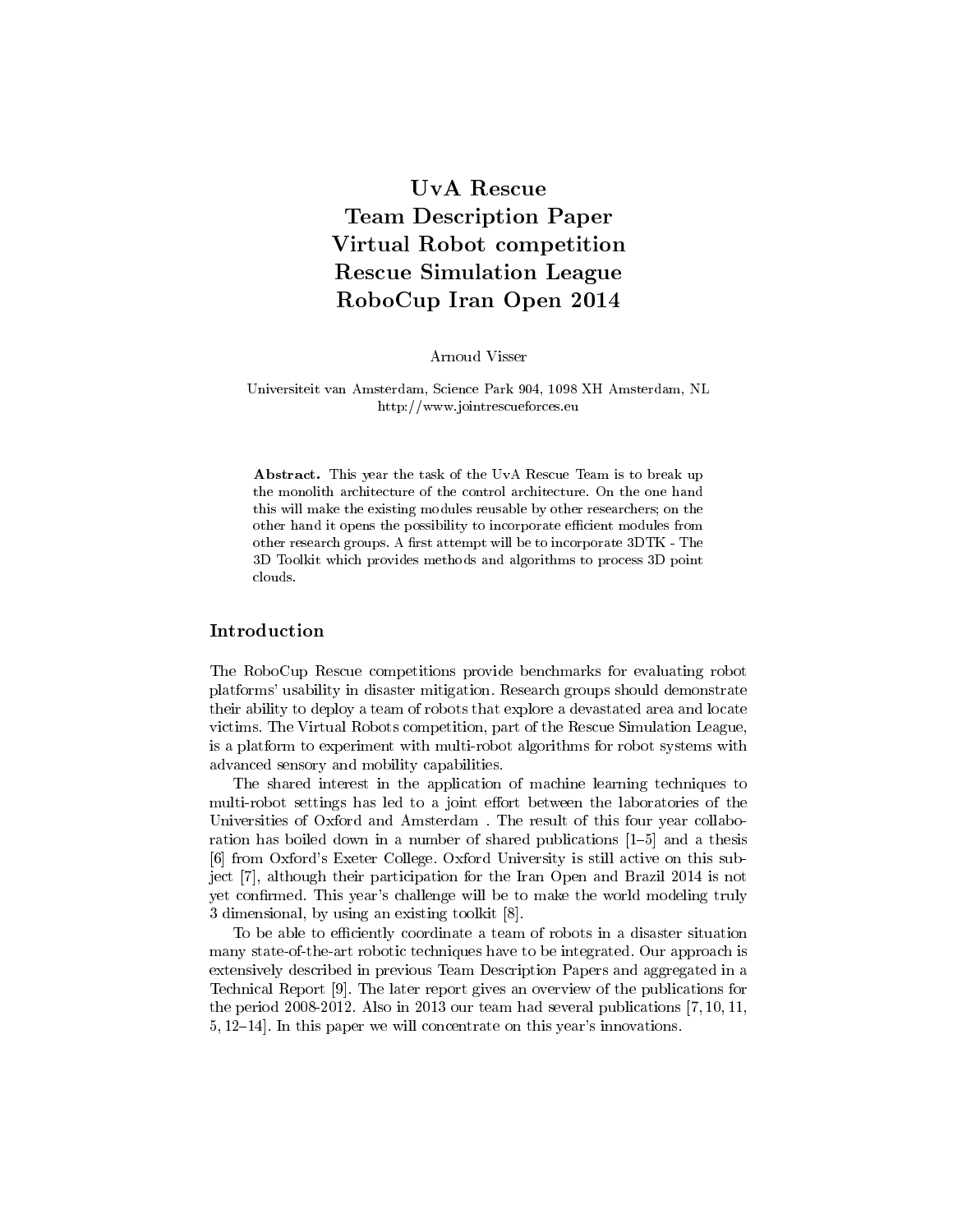## 1 Team Members

UsarCommander was originally developed by Bayu Slamet and all other contributions have been integrated into this framework. Many other team members have contributed to perception and control algorithms inside this framework.

The following contributions have been made and will be made this year:

Arnoud Visser : Planar 3D mapping

### 2 Planar 3D mapping

One of the main challenges faced in the competition (and for robots in general) concerns building a map of the environment as the robot explores it. The Amsterdam-Oxford team currently has software that enables a virtual robot to build a 2-dimensional map from sensor data. Although useful in a number of situations, this is potentially quite limiting in the real world, as search and rescue operations are unlikely to take place in perfectly flat environments. Therefore, the aim of this project is to extend the mapping capability to 3-dimensonal space. This would give rescue workers a better idea of the layout of the environment, and would help to highlight features and hazards that would not be apparent in a 2D map.

In a previous attempt by Nelson [15] to build a 3-dimensional map inside USARSim, the classical ICP algorithm [16] was implemented efficiently with a Kd-Tree, an approach already advocated by Rusinkiewicz and Levoy [17]. For efficiency reasons, not the full 3D point-cloud was used by Nelson. Instead, only the edge-points of surfaces were used, which gave an efficiency improvement of a factor 100. The ICP algorithm tries to reduce the distance between the 3Ddatapoints by finding the optimal translation and rotation vector, which implies a full 6D localization.

Yet, in the nomenclature of Borrmann *et al* [8] this is Planar 3D mapping and not full 6D SLAM, because the 3D point-cloud consists of slices of a rotating 2D laser scanner. When acquiring this data while moving, the quality of the resulting map crucially depends on the pose estimate that is given by inertial sensors. In principle, the probabilistic methods from planar 2D mapping are extendable to 3D mapping with 6D pose estimates. Yet, for 3D point-clouds it is essential to have a good strategy for reducing the computational costs of matching.

In the approach of Nelson [15], the 3D map is build based on *pairwise ICP*. which gives good results for local maps, but on the end registration errors sum up. Borrmann et al [8] solve this by adding a loop-detector in the code, which indicates when a place is visited for a second time. At that moment a 6D graph optimization algorithm for global relaxation based on the method of Lu and Milios [18] is employed.

The benefit of using the 3DTK Toolkit is not only that it contains Lu and Milios SLAM algorithm, but in addition that the whole implementation is highly efficient, for instance the datastructure for the nodes is 8 times smaller than the datastructure used in PCL [19].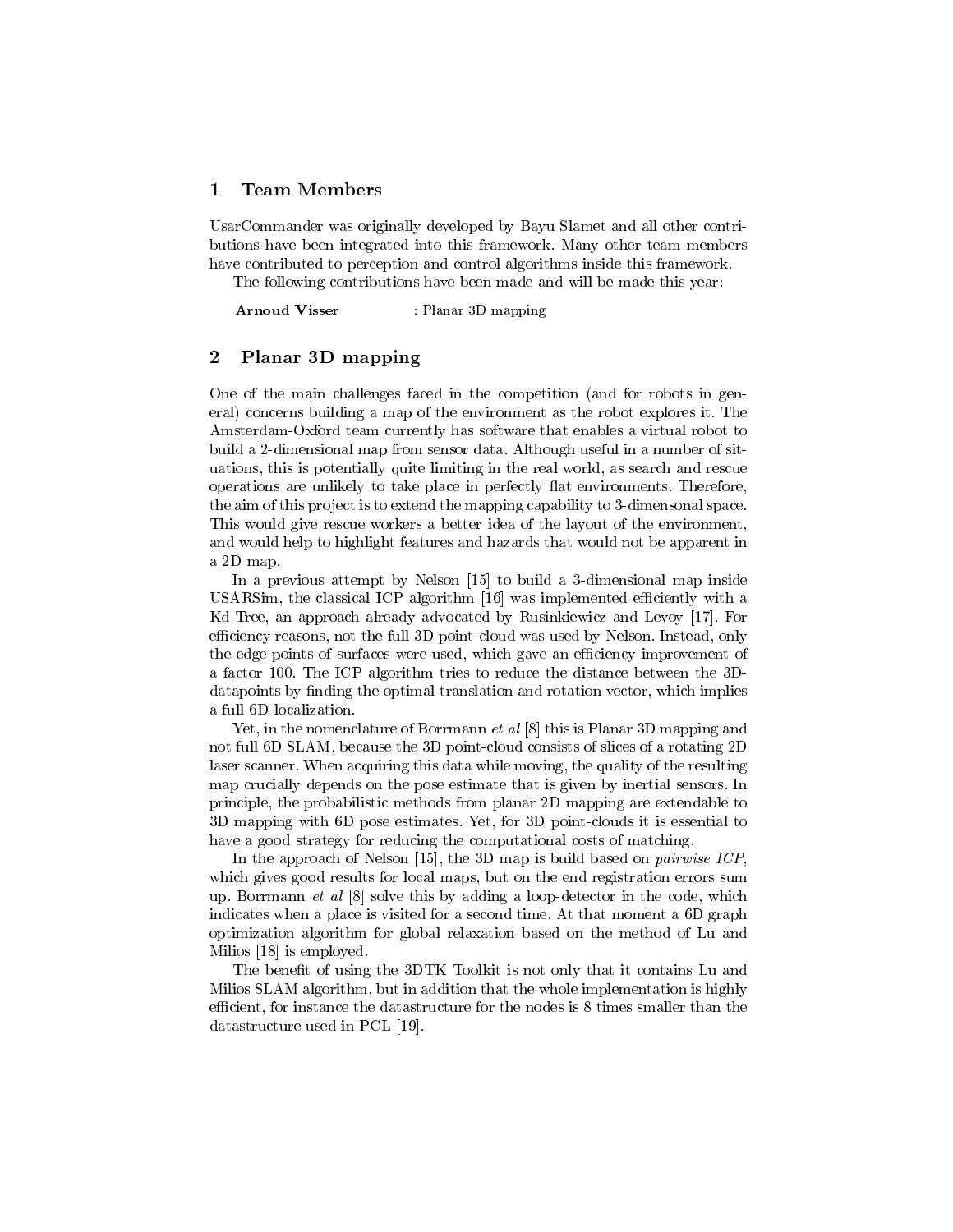## 3 Innovations

The scan matching in the 3DTK Toolkit is based on the classical ICP algorithm. In a previous publication [20] we have demonstrated that we could outperform ICP by reducing the correspondence error with the Weighted Scan Matching algorithm. When implemented inside the 3DTK Toolkit, we could study if the increase in robustness is worth the increase in computational complexity.

## 4 Conclusion

This paper summarizes the plans for improvement of the algorithms of the UvA Rescue Team, after our team won the Infrastructure award sinceat the RoboCup 2012 in Mexico. Many developments inside our framework are not only valuable inside the Rescue Simulation League, but coulde also be valuable for the Soccer Simulation, the RoboCup@Home and the Standard Platform League [12]. For the Virtual Robot competition, developments in the user interface and full 3D mapping are important.

## References

- 1. de Hoog, J., Cameron, S., Visser, A.: Role-based autonomous multi-robot exploration. In: Proceedings of the International Conference on Advanced Cognitive Technologies and Applications (Cognitive 2009). (2009)
- 2. de Hoog, J., Cameron, S., Visser, A.: Autonomous multi-robot exploration in communication-limited environments. In: Proceedings of the 11th Conference Towards Autonomous Robotic Systems (Taros 2010). (2010)
- 3. de Hoog, J., Cameron, S., Visser, A.: Dynamic team hierarchies in communicationlimited multi-robot exploration. In: Proceedings of the IEEE International Workshop on Safety, Security and Rescue Robotics (SSRR 2010). (2010)
- 4. de Hoog, J., Cameron, S., Visser, A.: Selection of rendezvous points for multi-robot exploration in dynamic environments. In: International Conference on Autonomous Agents and Multi-Agent Systems (AAMAS). (2010)
- 5. Visser, A., de Hoog, J., Jimnez-Gonzlez, A., Ramiro Martnez de Dios, J.: Discussion of multi-robot exploration in communication-limited environments. In: Workshop "Towards Fully Decentralized Multi-Robot Systems: Hardware, Software and Integration" at the ICRA Conference. (2013)
- 6. de Hoog, J.: Role-Based Multi-Robot Exploration. PhD thesis, University of Oxford (2011)
- 7. Spirin, V., Cameron, S., de Hoog, J.: Time preference for information in multiagent exploration with limited communication. In: 14th Towards Autonomous Robotics and Systems conference (TAROS 2013). (2013)
- 8. Borrmann, D., Elseberg, J., Lingemann, K., Nchter, A., Hertzberg, J.: Globally consistent 3d mapping with scan matching. Robotics and Autonomous Systems 56 (2008)  $130 - 142$
- 9. Visser, A.: Uva rescue technical report: A description of the methods and algorithms implemented in the uva rescue code release. Technical Report IAS-UVA-12-02, Informatics Institute, University of Amsterdam, The Netherlands (2012)